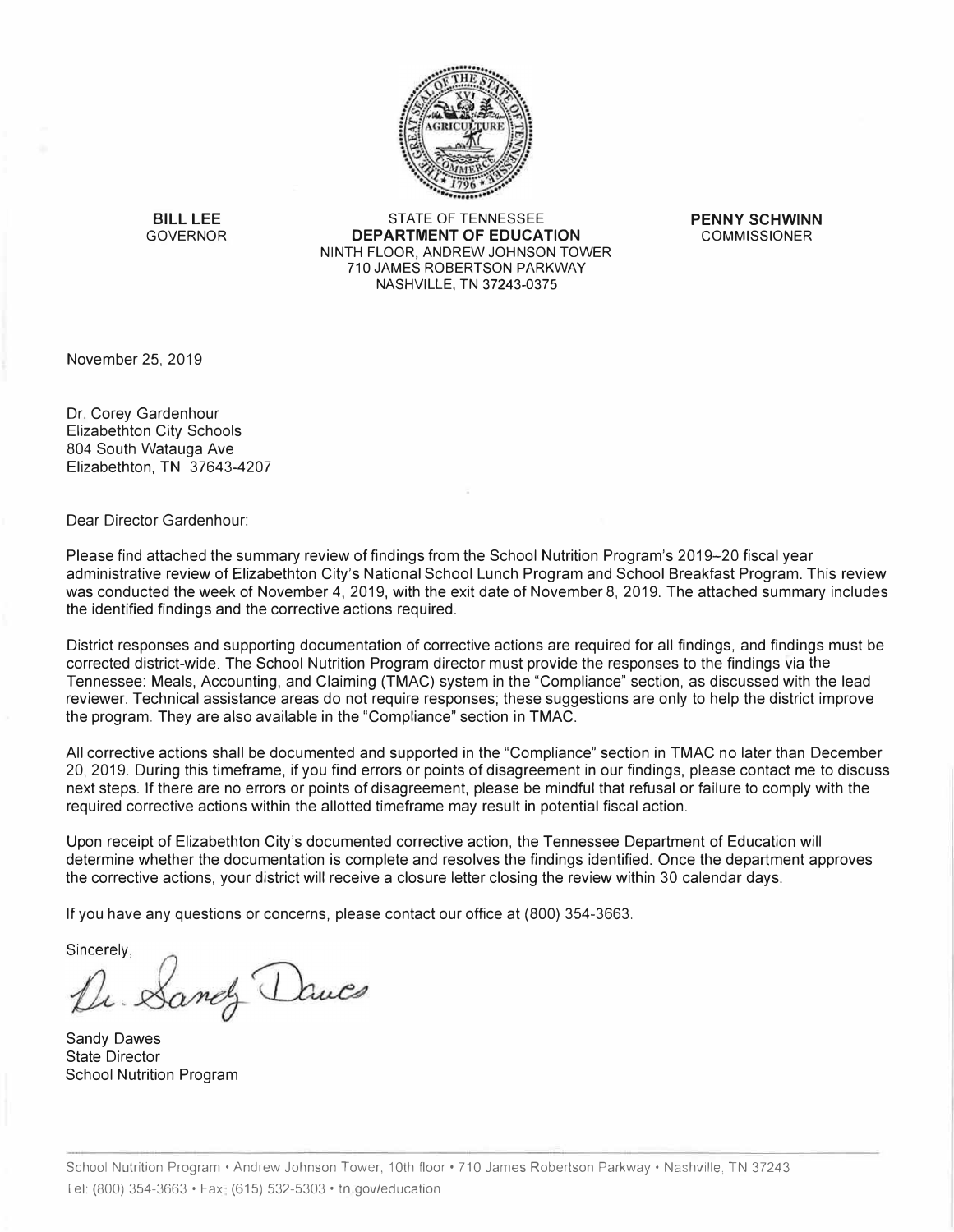

**BILL LEE GOVERNOR** 

STATE OF TENNESSEE DEPARTMENT OF EDUCATION NINTH FLOOR, ANDREW JOHNSON TOWER 710 JAMES ROBERTSON PARKWAY NASHVILLE, TN 37243-0375

**PENNY SCHWINN COMMISSIONER** 

Summary of Findings

 $\rightarrow$ 

**Review Year: 2019-2020** 

The month of Review: September

Lead Reviewer: Andrew McCluskey

| Question                                              | <b>Finding</b><br>ID | <b>Finding Description</b>                                                                                                                                                                                                                                                                                                                                         | <b>Required Corrective Action</b>                                                                                                                                                                                                                                                                                                                                                                                                            |
|-------------------------------------------------------|----------------------|--------------------------------------------------------------------------------------------------------------------------------------------------------------------------------------------------------------------------------------------------------------------------------------------------------------------------------------------------------------------|----------------------------------------------------------------------------------------------------------------------------------------------------------------------------------------------------------------------------------------------------------------------------------------------------------------------------------------------------------------------------------------------------------------------------------------------|
| <b>SFA - Level Findings</b>                           |                      |                                                                                                                                                                                                                                                                                                                                                                    |                                                                                                                                                                                                                                                                                                                                                                                                                                              |
| 1600 -<br>School<br>Breakfast<br>and SFSP<br>Outreach |                      | V-1600 The answer to the question was N/A. All<br>schools must perform breakfast outreach at the<br>beginning of each school year.                                                                                                                                                                                                                                 | Prepare documents that will be sent home with<br>students at the beginning of the school<br>year. May add breakfast outreach to the<br>website. Upload documents and new policies for<br>informing families of breakfast outreach. USDA<br>requirements allow website notification as one<br>form of notification. Add USDA link on website<br>to SFSP and SSO sites.<br>https://www.fns.usda.gov/summerfoodrocks                            |
| RMCR -<br> Revenue<br> From<br>Nonprogra<br>lm Foods  | $V -$<br><b>RMCR</b> | Non-program food cost ratios have not been<br>calculated. You must be able to show the ratio<br>of non-program revenue to program food<br>revenue.                                                                                                                                                                                                                 | Per 7 CFR 210.14(f), an SFA must determine<br>that its not-program revues and expenses are in<br>line with reimbursable meal cost and revenue<br>ratios.; see USDA Memo SP39-2011. To comply<br>with requirements, the SFA must perform a five<br>day analysis of non-program food cost/revenue<br>to reimbursable meals cost/revenue. A 5-day<br>tracking of meal costs and non-program food<br>cost. Attach analysis to corrective action. |
| 800 - Civil<br>Rights                                 | $V-0800$             | Non-discrimination statement on main nutrition<br>page<br>for https://www.ecschools.net/administration/10<br>is improperly formatted. The wording is<br>current, but layout and format must match<br>USDA prototype NDS statement. Also, USDA<br>requirements are that the font size of the NDS<br>statement is to be no smaller than the font on<br>the material. | Correct layout and formatting of NDS statement<br>on the website. Increase font size of NDS on the<br>webpage to be no smaller than the smallest font<br>of the page. Correct items and email new link to<br>Andrew McCluskey.<br>A simple solution that is allowable would be to<br>add just a link to the current USDA NDS on the<br>district website.                                                                                     |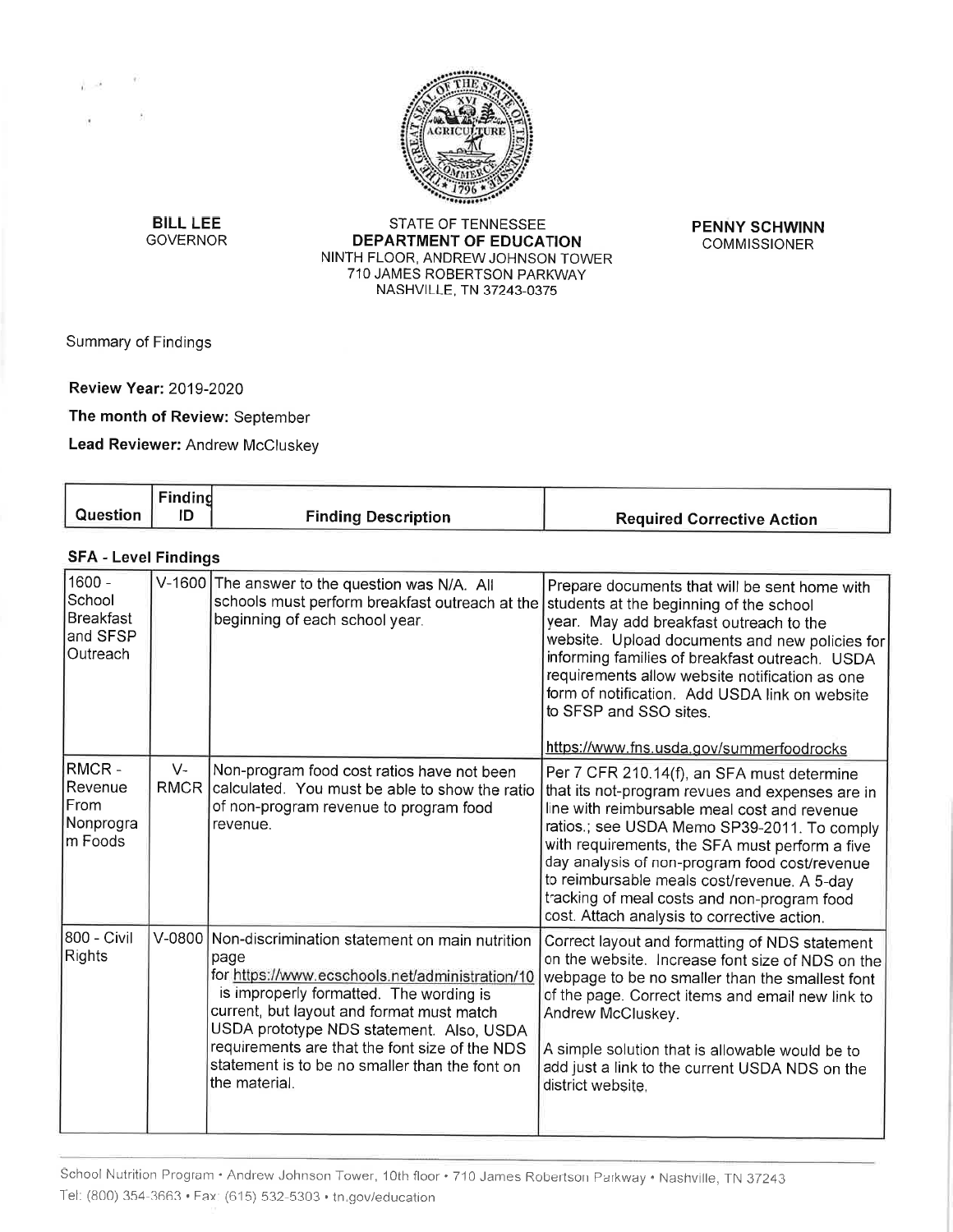

**PENNY SCHWINN COMMISSIONER** 

**BILL LEE GOVERNOR** 

 $\lambda$ 

### STATE OF TENNESSEE DEPARTMENT OF EDUCATION NINTH FLOOR, ANDREW JOHNSON TOWER 710 JAMES ROBERTSON PARKWAY NASHVILLE, TN 37243-0375

|                                                       |                                                                                                                                                                                                                                                                                                                                                                                                                                                           | Email andrew mccluskey@tn.gov the correct<br>link.<br>Prototype - https://fns-<br>prod.azureedge.net/sites/default/files/cr/nondiscri<br>m-english.pdf                                                                                                                                                                                                                                                                                  |
|-------------------------------------------------------|-----------------------------------------------------------------------------------------------------------------------------------------------------------------------------------------------------------------------------------------------------------------------------------------------------------------------------------------------------------------------------------------------------------------------------------------------------------|-----------------------------------------------------------------------------------------------------------------------------------------------------------------------------------------------------------------------------------------------------------------------------------------------------------------------------------------------------------------------------------------------------------------------------------------|
| $1400 -$<br>Food<br>Safety                            | V-1400 The copy of the district-wide HACCP showed<br>no evidence of being updated since November<br>2015. Each SOP should be verified and<br>updated, and any new SOPs added, and<br>outdated SOPs removed on an annual<br>basis. SOPs should be signed and dated by<br>the district supervisor each year.                                                                                                                                                | HACCP and other safety policies must be trained<br>on each year for all SNP employees. Update<br>district-wide HACCP manual to make sure it only<br>includes up to date SOPs and policies that are<br>used in the district. District supervisor should<br>review and sign off each SOP annually to make<br>sure they are still up to date.<br>Update district HACCP manual and sign off on<br>all SOPs. Upload samples of updated SOPs. |
| 1600 -<br>School<br>Breakfast<br>and SFSP<br>Outreach | V-1600 The question was answered N/A. SFA must<br>inform families of the availability of breakfast<br>and summer outreach even if they do not<br>operate summer feeding.                                                                                                                                                                                                                                                                                  | Prepare flyers and add link to USDA summer<br>feeding website on SFA website. Upload flyers<br>to be handed out at the end of the school<br>year. Attach link to website with information.                                                                                                                                                                                                                                              |
| 200 -<br>Verification                                 | V-0200 Two Parts:<br>The adverse action letter used in 18-19 is<br>unclear of how many days the household had<br>to appeal.<br>The letter was dated 11/12 and stated that<br>benefits would change on 11/22. This is<br>correct, ten days. In the body of the letter, it<br>stated that the household must request a<br>hearing by 11/16 for the student's benefits to<br>remain unchanged during the appeal. That is<br>only four days and is incorrect. | Part one:<br>Update adverse action letter so that it clearly<br>states that the household has 10 days from the<br>date of the letter to appeal.<br>Part two:<br>Update explanation that student's benefits will<br>remain unchanged if the request for appeal is<br>requested within the 10 days and until the final<br>appeal.<br>Attach updated letter.                                                                               |
| $200 -$<br>Verification                               | V-0200 Verification notification/selection letter did not<br>include the required language stating the<br>application was selected due to the Russell                                                                                                                                                                                                                                                                                                     | Update verification notification letter to include<br>the correct language stating that the selection is<br>required per the Russell Act. Include some form                                                                                                                                                                                                                                                                             |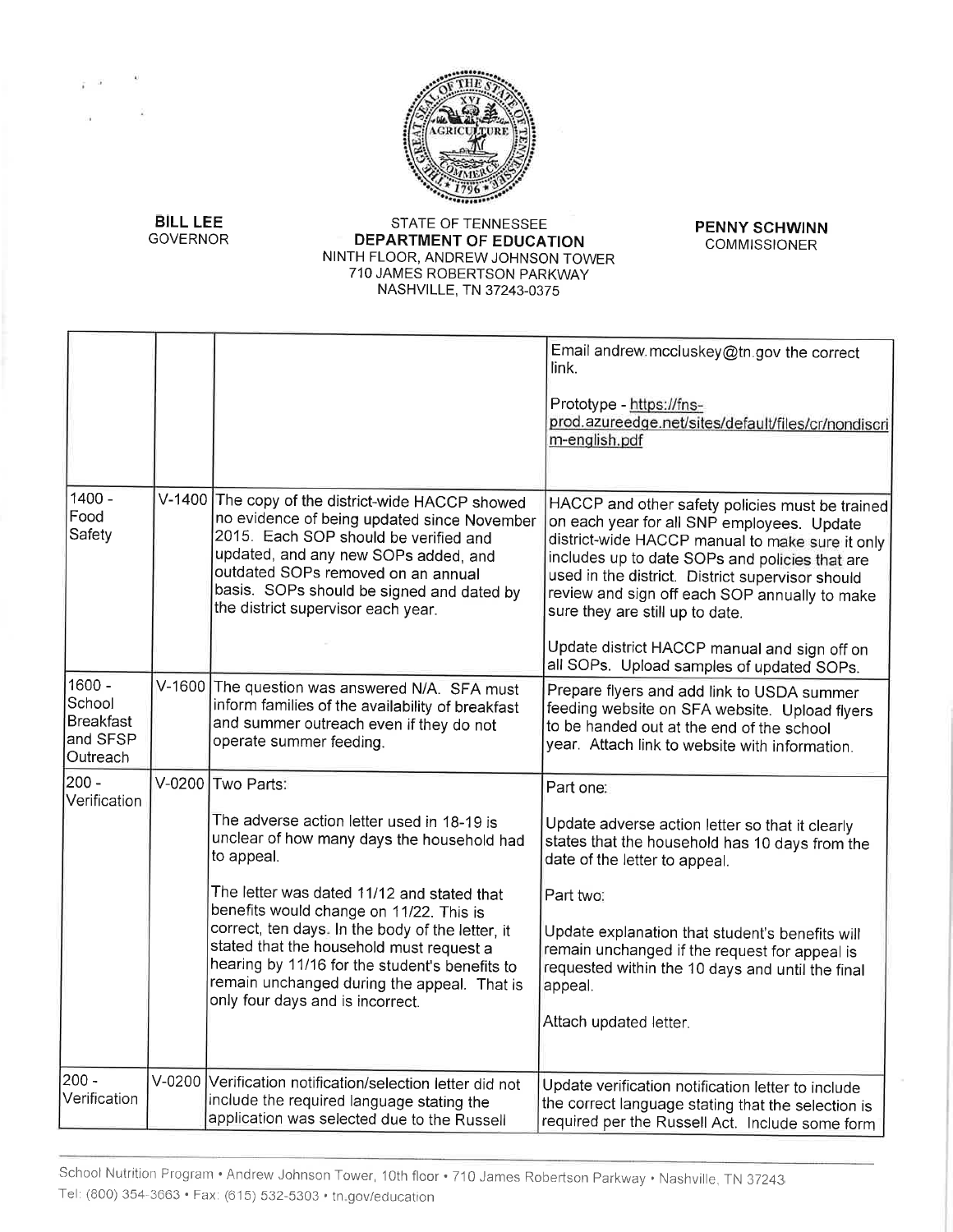

**BILL LEE GOVERNOR** 

### STATE OF TENNESSEE **DEPARTMENT OF EDUCATION** NINTH FLOOR, ANDREW JOHNSON TOWER 710 JAMES ROBERTSON PARKWAY NASHVILLE, TN 37243-0375

**PENNY SCHWINN COMMISSIONER** 

|                                                | Act. Some form of the following statement<br>must be on the verification selection later.                                                                                                                                                                                                                                                                         | of the following statement. Print and scan the<br>corrected verification letter and attach.                                                                                                                                                                                                                                                                                                    |
|------------------------------------------------|-------------------------------------------------------------------------------------------------------------------------------------------------------------------------------------------------------------------------------------------------------------------------------------------------------------------------------------------------------------------|------------------------------------------------------------------------------------------------------------------------------------------------------------------------------------------------------------------------------------------------------------------------------------------------------------------------------------------------------------------------------------------------|
|                                                | A modified Use of Information Statement as<br>follows:<br>The Richard B. Russell National School Lunch<br>Act requires the information requested in order<br>to verify your children's eligibility for free or<br>reduced price meals. If you do not provide the<br>information or provide incomplete information,<br>your children may no longer receive free or | A modified Use of Information Statement is as<br>lfollows:<br>The Richard B. Russell National School Lunch<br>Act requires the information requested in order to<br>verify your children's eligibility for free or reduced<br>price meals. If you do not provide the information<br>or provide incomplete information, your children<br>may no longer receive free or reduced price<br>lmeals. |
|                                                | reduced price meals.                                                                                                                                                                                                                                                                                                                                              |                                                                                                                                                                                                                                                                                                                                                                                                |
| 1200 -<br>Profession<br>al<br><b>Standards</b> | V-1200   Documentation for the previous school year<br>was not found. The previous supervisor was<br>tracking, but the information could not be<br>found. Explained that a complete agenda must<br>be outlined and maintained with sign-in sheets<br>in order to apply professional standards hours<br>to staff.                                                  | Have local consultant, Leslea Miller, explain and<br>demonstrate how to track professional standards<br>either on spreadsheet or in TMAC. Attach a<br>sample of the method to be used for current<br>year's professional standards.                                                                                                                                                            |

## Site - Level Findings: East Side (0010)

| 900 - SFA                                          | Make sure the on-site monitoring forms for the  |
|----------------------------------------------------|-------------------------------------------------|
| V-0900 On-site monitoring for East Side appears to | current year are completely filled out and      |
| On Site                                            | dated. Detail an action plan to assure that the |
| have been performed for last year. However,        | on-site monitoring process will be followed     |
| Monitoring                                         | completely and all forms dated and signed as    |
| the on-site monitoring form was not dated.         | required. Attached action plan here.            |

# Site - Level Findings: T. A. Dugger JHS (0025)

| 1700 -<br>Afterschool<br>Snack   | V-1700 Not all after school snack production records<br>were maintained for three years. Work needs<br>to be done on a method of tracking snacks on<br>a production record. I will also be requesting<br>training on After School snack monitoring and<br>documentation from local consultant to assist. | Create a document outlining the responsibility of<br>records retention for after school snack to be<br>three years plus current, like other<br>records. Attach a document to this action.        |
|----------------------------------|----------------------------------------------------------------------------------------------------------------------------------------------------------------------------------------------------------------------------------------------------------------------------------------------------------|--------------------------------------------------------------------------------------------------------------------------------------------------------------------------------------------------|
| 1700 -<br>Afterschool<br>lSnack. | V-1700 Snack program was not monitored within first<br>four weeks of starting and again at another<br>point during the year. Requirements are twice<br>la year.                                                                                                                                          | All snack programs must be monitored for<br>recording and meal requirement during the first<br>four weeks of the program and again during the<br>year. (Twice a year) Perform on-site monitoring |